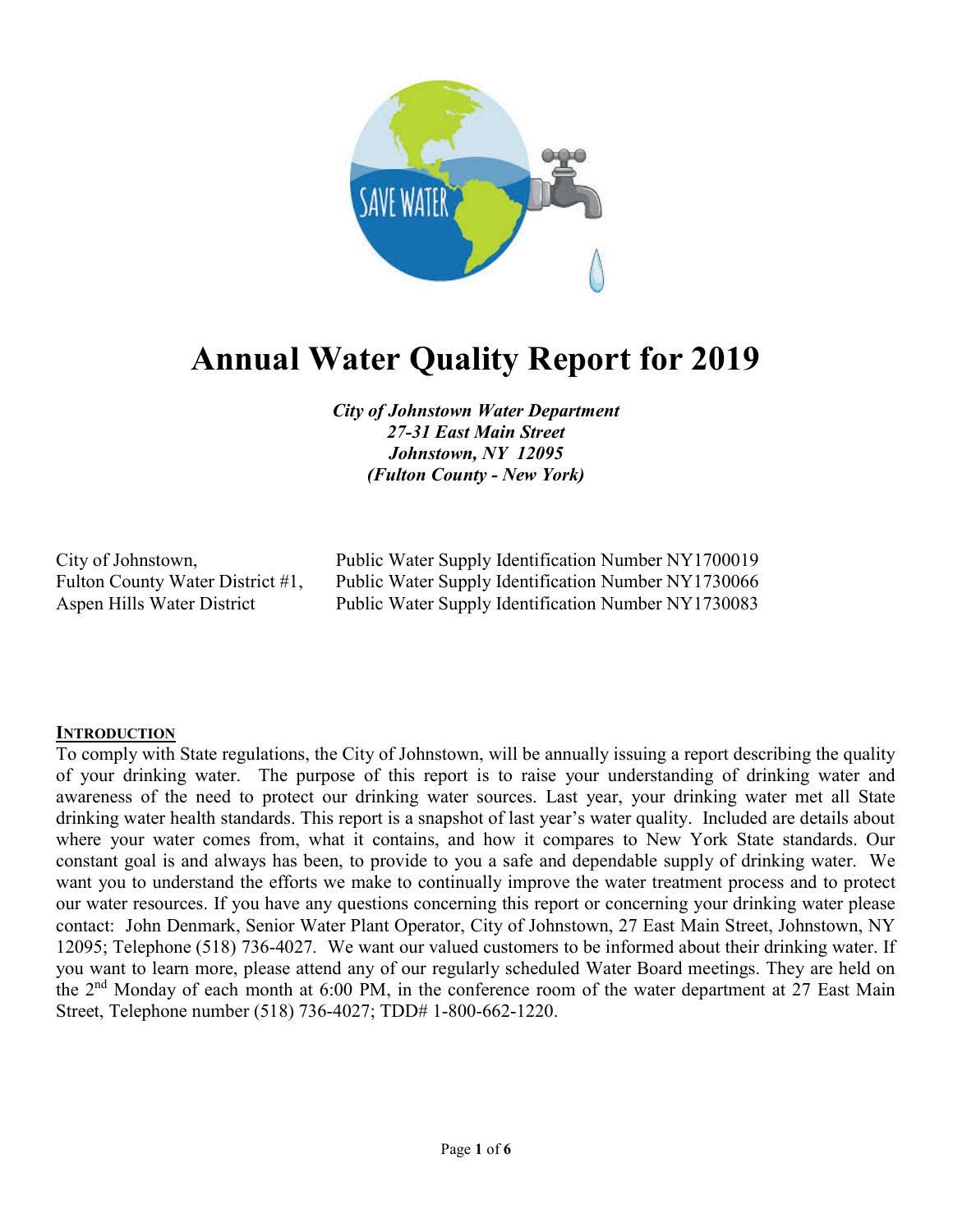## WHERE DOES OUR WATER COME FROM?

The City of Johnstown operates two slow sand filtration plants. The plants are located at Christman and Cork Center. Our source of water is located west of the City, in the Town of Johnstown and is comprised of three reservoirs: 1) Christman Reservoir with a 10,000,000-gallon capacity; 2) Cork Center Reservoir with a 140,000,000-gallon capacity; 3) Larabee Reservoir with a 40,000,000-gallon capacity. The three reservoirs have a combined storage capacity of 200,000,000 gallons surrounded by a 2,000-acre watershed. From the reservoirs the water flows by gravity feed to each of the slow sand filtration plants. The combined filtration capacity, for both plants, is 4,500,000 gallons of water per day. The water is filtered through sand to remove any small particles and then disinfected with chlorine to protect against contamination from harmful bacteria and other organisms. We have 90,000-gallon clearwell at the Christman Treatment Plant and a 570,000-gallon clearwell at the Cork Center Treatment Plant. The clearwells provide storage capacity and additional contact time for disinfection. Water flows from the clearwells to a 2,500,000-gallon open reservoir at Maylanders in the northern part of the city. This allows us to store water and to provide adequate fire protection. The water is also chlorinated as it leaves this reservoir.

In general, the sources of drinking water (both tap water and bottled water) include rivers, lakes, streams, ponds, reservoirs, springs and wells. As water travels over the surface of the land or through the ground, it dissolves naturally-occurring minerals and in some cases, radioactive material, and can pick up substances resulting from the presence of animals or from human activities. Contaminants that may be present in source water include microbial contaminants; inorganic contaminants; pesticides and herbicides; organic chemical contaminants; and radioactive contaminants. In order to ensure that tap water is safe to drink, the State and EPA prescribe regulations, which limit the amount of certain contaminants in water, provided by public water systems. The State Health Department's and the FDA's regulations establish limits for contaminants in bottled water which must provide the same protection for public health.

## FACTS AND FIGURES

The City of Johnstown provides water through 3,500 service connections to a population of approximately 8,743 people and to the residents of the Aspen Hills Water District. Our average daily demand is 1,689,500 gallons of water. Our single highest day was 3,101,700 gallons. In 2019 we treated 616,492,000 gallons of water between the Christman Plant and Cork Plant. A total of 492,414,000 gallons was billed to customers. As a result, a total of 124,074,000 gallons of water (or 25.2%) was lost in the transmission and distribution system. This can be attributed to water usage for fire protection, flushing and leaks.

The City bills each and every water customer semi-annually based on water meter usage. Large Industrial users are billed monthly based on water meter usage. The following rates apply to all customers every six months (or monthly if Industrial customer). A minimum bill of \$55.60 is charged for the first 2,000 cubic feet. Rates are as follows: \$2.78 per 100 cubic feet (748 gallons) for the first 200,000 cubic feet and \$2.05 per 100 cubic feet for all water used after 200,000 cubic feet for the remaining six months. The annual charge per average resident user is \$260.00.

## ARE THERE CONTAMINANTS IN OUR DRINKING WATER?

In accordance with State regulations, the City of Johnstown routinely monitors your drinking water for numerous contaminants. We test your drinking water for inorganic contaminants, radiological contaminants, lead and copper, nitrate, volatile organic contaminants, and synthetic organic contaminants. In addition, we test 10 samples for coliform bacteria each month and chlorine, turbidity and pH once a day. The tables presented on page 2 depict which contaminants were detected in your drinking water. The state allows us to monitor for certain contaminants less than once per year because the concentrations of these contaminants are not expected to vary significantly from year to year. Some of the data, though representative of the water quality, is more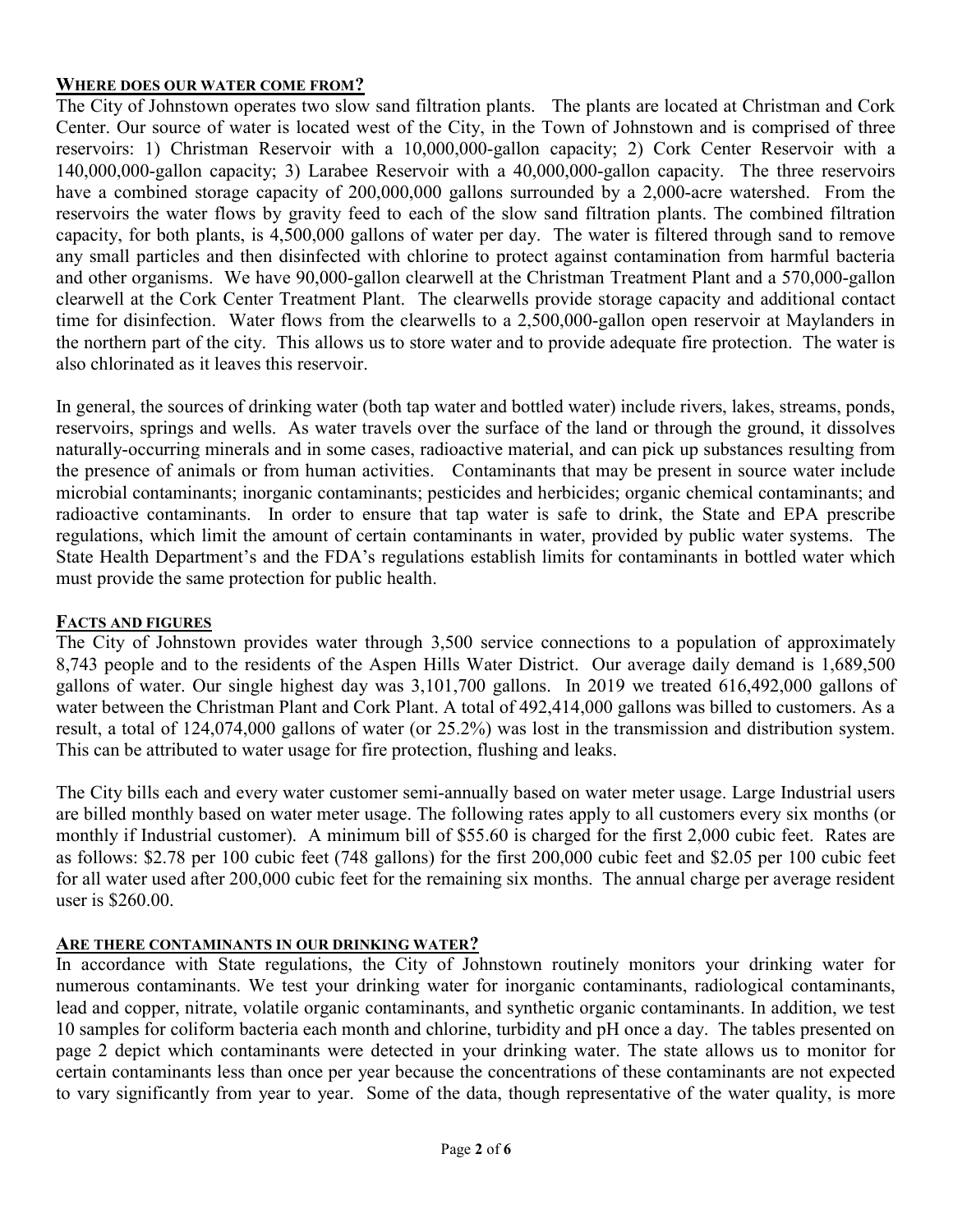than one year old. For a listing of the parameters we analyzed that were not detected along with the frequency of testing for compliance with the NYS Sanitary Code, see Appendix A.

It should be noted that all drinking water, including bottled drinking water, may be reasonably expected to contain at least small amounts of some contaminants. The presence of contaminants does not necessarily pose a health risk. More information about contaminants and potential health effects can be obtained by calling the EPA's Safe Drinking Water Hotline (800-426-4791) or the New York State Department of Health, Herkimer District Office at (315) 866-6879.

## WHAT DOES THIS INFORMATION MEAN?

As you can see by the table on page 4, our system had no violations. We have learned through our monitoring and testing that some constituents have been detected; however, these compounds were detected below New York State requirements. MCL's are set at very stringent levels. To understand the possible health effects described for many regulated constituents, a person would have to drink 2 liters of water every day at the MCL level for a lifetime to have a one-in-a-million chance of having the described health effect.

## IS OUR WATER SYSTEM MEETING OTHER RULES THAT GOVERN OPERATIONS?

During 2019, our system was in compliance with applicable State drinking water operating and reporting requirements. During 2019, we did not sample for the nitrates, inorganics and secondary inorganics and volatile organics. We were issued a notice of violation for not completing this testing. As soon as we learned of this deficiency, we collected the required samples in January 2020. We will discuss those results in next year's report.

## DO I NEED TO TAKE SPECIAL PRECAUTIONS?

Although our drinking water met or exceeded state and federal regulations, some people may be more vulnerable to disease causing microorganisms or pathogens in drinking water than the general population. Immuno-compromised persons such as persons with cancer undergoing chemotherapy, persons who have undergone organ transplants, people with HIV/AIDS or other immune system disorders, some elderly, and infants can be particularly at risk from infections. These people should seek from their health care provider about their drinking water. EPA/CDC guidelines on appropriate means to lessen the risk of infection by Cryptosporidium, Giardia and other microbiological pathogens are available from the Safe Drinking Water Hotline (800-426-4791).

## WHAT IS THE SOURCE WATER ASSESSMENT PROGRAM (SWAP)?

To emphasize the protection of surface and ground water sources used for public drinking water; Congress amended the Safe Drinking Water Act (SDWA) in 1996. The amendments require that New York State Department of Health's Bureau of Public Water Supply Protection is responsible for ensuring that source water assessments are completed for all of New York's public water systems.

A source water assessment provides information on the potential contaminant threats to public drinking water sources:

- each source water assessment will: determine where water used for public drinking water comes from (delineate the source areas)
- $\bullet$  Inventory potential sources of contamination that may impact public drinking water sources
- Assess the likelihood of a source water area becoming potential contaminated

A SWAP summary for our water supply has not been completed by NYSDOH at this time. It will be presented in next year's report.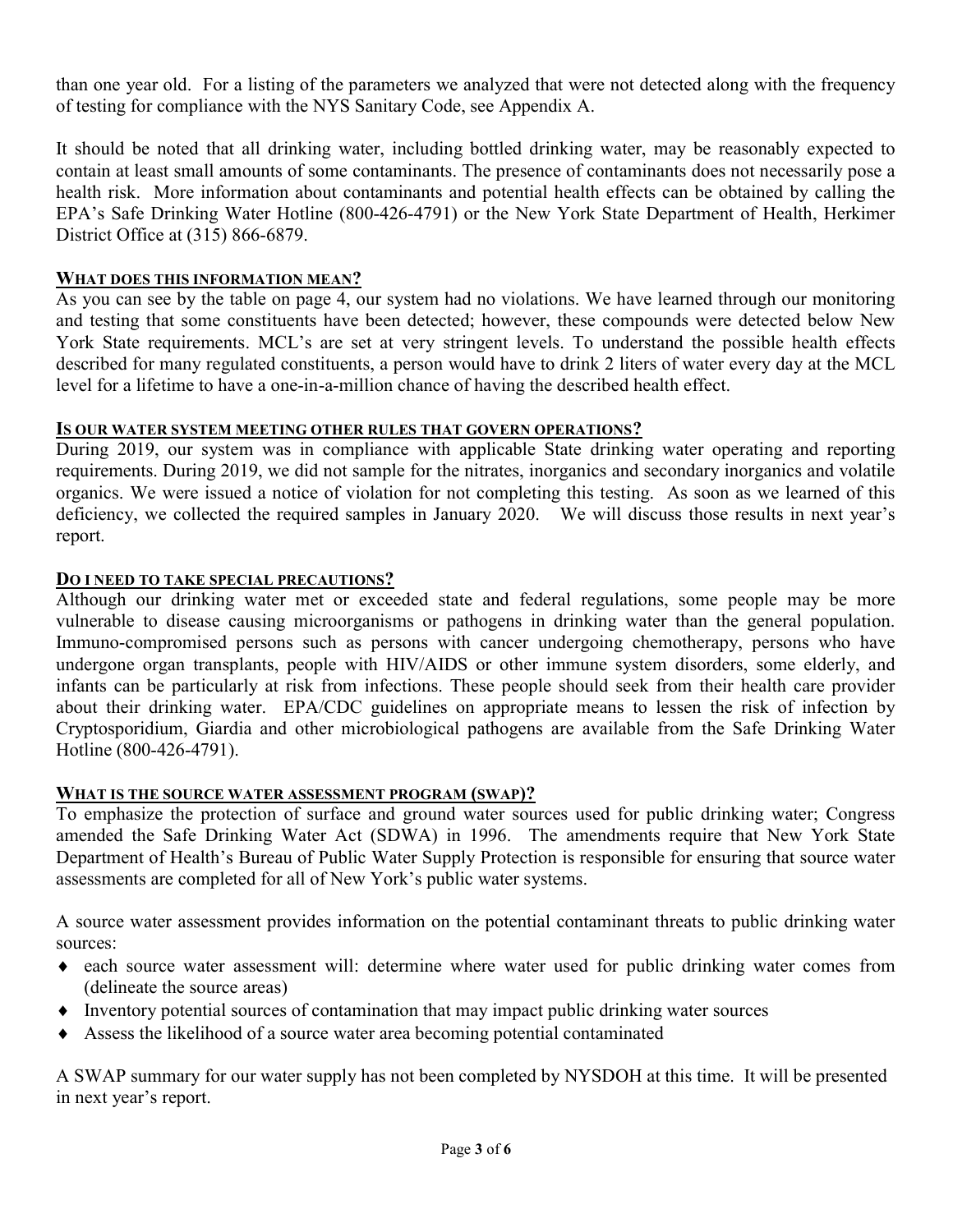## INFORMATION ON LEAD

If present, elevated levels of lead can cause serious health problems, especially for pregnant women and young children. Lead in drinking water is primarily from materials and components associated with service lines and home plumbing. The City of Johnstown is responsible for providing high quality drinking water, but cannot control the variety of materials used in plumbing components. When your water has been sitting for several hours, you can minimize the potential for lead exposure by flushing your tap for 30 seconds to 2 minutes before using water for drinking or cooking. If you are concerned about lead in your water, you may wish to have your water tested. Information on lead in drinking water, testing methods, and steps you can take to minimize exposure is available from the Safe Drinking Water Hotline or at http://www.epa.gov/safewater/lead

## WATER CONSERVATION TIPS

The City of Johnstown encourages water conservation. There are a lot of things you can do to conserve water in your own home. Conservation tips include:

- $\triangleleft$  Use water saving showerheads
- Repair all leaks in your plumbing system
- Water your lawn sparingly in the early morning or in the late evening
- Do only full loads of wash and dishes
- Wash your car with a bucket and hose with a nozzle
- Don't cut the lawn too short; longer grass saves water

#### CAPITAL IMPROVEMENTS

There were no major improvements to the water system in 2019.

## CLOSING

Thank you for allowing us to continue providing your family with clean, quality water this year. In order to maintain a safe and dependable water supply we sometimes need to make improvements that will benefit our customers. We ask that all our customers help us protect our water sources, which are the heart of our community. Please call our office if you have questions.

The City of Johnstown is an equal opportunity provider and employer. Discrimination is prohibited by Federal Law. Complaints of discrimination may be filed with USDA, Director, Office of Civil Rights Room 326-W, Whitten Building, 14<sup>th</sup> and Independence Ave., SW, Washington, DC 20250-9410.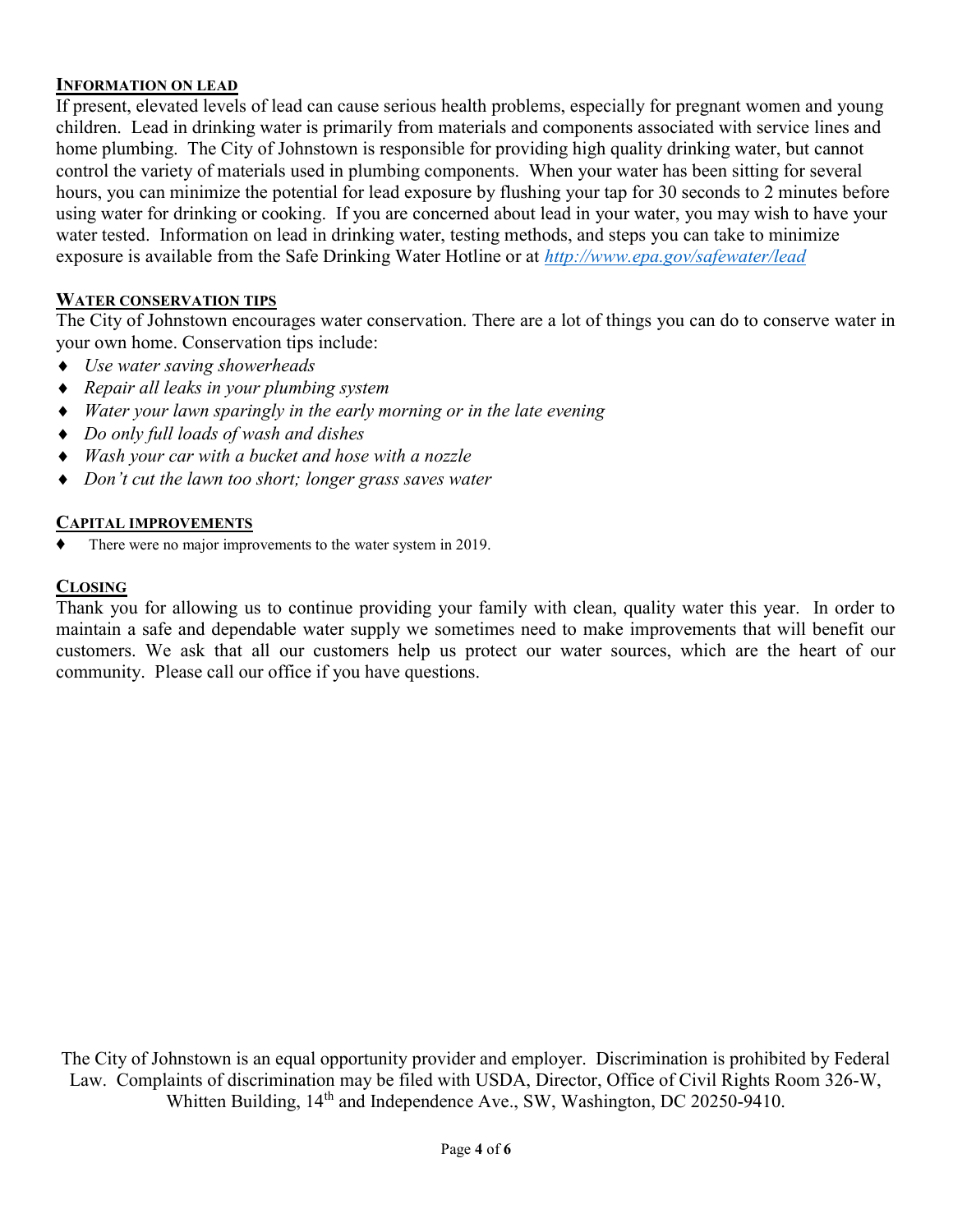| <b>CITY OF JOHNSTOWN TEST RESULTS</b><br><b>Public Water Supply Identification Number NY1700019</b>                                                                                                                                                                                                                                                                                                                                             |                |                          |              |                        |                   |                                                                                                                                                 |  |  |  |  |
|-------------------------------------------------------------------------------------------------------------------------------------------------------------------------------------------------------------------------------------------------------------------------------------------------------------------------------------------------------------------------------------------------------------------------------------------------|----------------|--------------------------|--------------|------------------------|-------------------|-------------------------------------------------------------------------------------------------------------------------------------------------|--|--|--|--|
| Contaminant                                                                                                                                                                                                                                                                                                                                                                                                                                     | Violation      | Level                    | Unit         | <b>MCLG</b>            | <b>MCL</b>        | Likely Source of Contamination                                                                                                                  |  |  |  |  |
|                                                                                                                                                                                                                                                                                                                                                                                                                                                 | Y/N            | Detected                 | Measurement  |                        |                   |                                                                                                                                                 |  |  |  |  |
| <b>Microbiological Contaminants</b>                                                                                                                                                                                                                                                                                                                                                                                                             |                |                          |              |                        |                   |                                                                                                                                                 |  |  |  |  |
| Turbidity <sup>1</sup> (from $10/29/19$ Cork Center)                                                                                                                                                                                                                                                                                                                                                                                            | N              | 0.834                    | <b>NTU</b>   | N/A                    | $TT=5 N T U$      |                                                                                                                                                 |  |  |  |  |
| Turbidity <sup>1</sup> (from 6/13/19 Christman Filtration                                                                                                                                                                                                                                                                                                                                                                                       | N              | 100<br>0.134             | <b>NTU</b>   | N/A                    | $TT = \%$ samples |                                                                                                                                                 |  |  |  |  |
| Plant)                                                                                                                                                                                                                                                                                                                                                                                                                                          |                |                          |              |                        | < 1.0             |                                                                                                                                                 |  |  |  |  |
|                                                                                                                                                                                                                                                                                                                                                                                                                                                 |                | 100%                     |              |                        |                   |                                                                                                                                                 |  |  |  |  |
| Inorganic Contaminants (Sample data from 1/22/18 unless otherwise noted Results in Bold are from Christman Plant those in plain type are from Cork, when only one value                                                                                                                                                                                                                                                                         |                |                          |              |                        |                   |                                                                                                                                                 |  |  |  |  |
| Values are the same at both plants)                                                                                                                                                                                                                                                                                                                                                                                                             |                |                          |              |                        |                   |                                                                                                                                                 |  |  |  |  |
| Barium<br>Chloride                                                                                                                                                                                                                                                                                                                                                                                                                              | N<br>${\bf N}$ | 5.75-6.7<br>5.7-19.4     |              | 2000<br>N/A            | 2000<br>250       | Naturally Occurring<br>Naturally occurring or indicative of road salt contamination.                                                            |  |  |  |  |
| Copper (Johnstown samples from 8/25-29/17)                                                                                                                                                                                                                                                                                                                                                                                                      | $\mathbf N$    | $790^2$                  | ppm<br>ppb   | 1300                   | 1300              | Corrosion of household plumbing systems; erosion of                                                                                             |  |  |  |  |
|                                                                                                                                                                                                                                                                                                                                                                                                                                                 |                | ND-1440                  |              |                        |                   | natural deposits; leaching from wood preservatives                                                                                              |  |  |  |  |
| Lead (Johnstown samples from 8/25-29/17)                                                                                                                                                                                                                                                                                                                                                                                                        | N              | 3 <sup>3</sup><br>$ND-6$ | ppb          | $\mathbf{0}$           | 15                | Corrosion of household plumbing systems;<br>erosion of natural deposits;                                                                        |  |  |  |  |
| Nickel                                                                                                                                                                                                                                                                                                                                                                                                                                          | N              | 0.54                     | ppb          | N/A                    | N/A               | Naturally Occurring                                                                                                                             |  |  |  |  |
| pH                                                                                                                                                                                                                                                                                                                                                                                                                                              | $\mathbf N$    | $7.7 - 7.8$              | units        |                        | $6.5 - 8.5$       |                                                                                                                                                 |  |  |  |  |
| Sodium <sup>4</sup>                                                                                                                                                                                                                                                                                                                                                                                                                             | $\mathbf N$    | $3.7 - 9.75$             | ppm          | N/A                    | N/A               | Naturally occurring; Road salt; Water softeners; Animal<br>waste                                                                                |  |  |  |  |
| Sulfate                                                                                                                                                                                                                                                                                                                                                                                                                                         | N              | $5.1 - 9.7$              | ppm          | N/A                    | 250               | Naturally Occurring                                                                                                                             |  |  |  |  |
| Zinc                                                                                                                                                                                                                                                                                                                                                                                                                                            | N              | $26 - 16$                | ppb          | N/A                    | 5000              | Naturally Occurring                                                                                                                             |  |  |  |  |
| Stage 2 Disinfection Byproducts (Quarterly samples from (2/12/19, 5/14/19, 8/13/19 & 11/12/19)                                                                                                                                                                                                                                                                                                                                                  |                |                          |              |                        |                   |                                                                                                                                                 |  |  |  |  |
| Stage 2 Haloacetic Acids (HAA5) (average) <sup>5</sup><br>Range of Values for HAA5                                                                                                                                                                                                                                                                                                                                                              | N              | 66.83<br>21.2-91.4       | ppb          | N/A                    | -60               | By-product of drinking water chlorination                                                                                                       |  |  |  |  |
| Fulton Co. Nursing Home                                                                                                                                                                                                                                                                                                                                                                                                                         |                |                          |              |                        |                   |                                                                                                                                                 |  |  |  |  |
| Stage 2 Haloacetic Acids (HAA5) (average) <sup>5</sup>                                                                                                                                                                                                                                                                                                                                                                                          | $\mathbf N$    | 66.75                    |              |                        |                   |                                                                                                                                                 |  |  |  |  |
| Range of Values for HAA5                                                                                                                                                                                                                                                                                                                                                                                                                        |                | 19.9-83.6                |              |                        |                   |                                                                                                                                                 |  |  |  |  |
| King Cole Laundry<br>Stage 2 Haloacetic Acids (HAA5 (Aspen Hills WD)                                                                                                                                                                                                                                                                                                                                                                            | $\mathbf N$    | 48.9-93.7                | ppb          | N/A                    |                   | By-product of drinking water chlorination                                                                                                       |  |  |  |  |
| samples from 8/13/19 & 11/12/19                                                                                                                                                                                                                                                                                                                                                                                                                 |                |                          |              |                        |                   |                                                                                                                                                 |  |  |  |  |
| Stage 2 Total Trihalomethanes (TTHM) (average) <sup>5</sup>                                                                                                                                                                                                                                                                                                                                                                                     | N              | 65.6                     | ppb          | $\mathbf{0}$           | 80                | By-product of drinking water chlorination                                                                                                       |  |  |  |  |
| Range of values for TTHM<br>Fulton Co. Nursing Home                                                                                                                                                                                                                                                                                                                                                                                             |                | 35.7-69.5                |              |                        |                   |                                                                                                                                                 |  |  |  |  |
| Stage 2 Total Trihalomethanes (TTHM) (average) <sup>5</sup>                                                                                                                                                                                                                                                                                                                                                                                     | $\mathbf N$    | 63.7                     |              |                        |                   |                                                                                                                                                 |  |  |  |  |
| Range of values for TTHM                                                                                                                                                                                                                                                                                                                                                                                                                        |                | 35.1-65.9                |              |                        |                   |                                                                                                                                                 |  |  |  |  |
| King Cole Laundry<br>Stage 2 Total Trihalomethanes (TTHM)                                                                                                                                                                                                                                                                                                                                                                                       | N              | 50.4-59.7                |              | $\mathbf{0}$           | 80                | By-product of drinking water chlorination                                                                                                       |  |  |  |  |
| (Aspen Hills WD) samples from 8/13/19 & 11/12/19                                                                                                                                                                                                                                                                                                                                                                                                |                |                          | ppb          |                        |                   |                                                                                                                                                 |  |  |  |  |
| <b>Synthetic Organic Chemicals</b>                                                                                                                                                                                                                                                                                                                                                                                                              |                |                          |              |                        |                   |                                                                                                                                                 |  |  |  |  |
| 2-4-D Christman WTP)                                                                                                                                                                                                                                                                                                                                                                                                                            | $\mathbf N$    | 0.353                    | ppb          | N/A                    | 50                | Release to the environment by its application as a pesticide used to<br>control broad leaf needs in agriculture and for control of woody plants |  |  |  |  |
|                                                                                                                                                                                                                                                                                                                                                                                                                                                 |                |                          |              |                        |                   | along roadsides, railways, and utility rights-of-way                                                                                            |  |  |  |  |
| Fulton Co. WD#1 (samples from 1/9/19, 4/10/19, 7/10/19 & 10/9/19)                                                                                                                                                                                                                                                                                                                                                                               |                |                          |              |                        |                   |                                                                                                                                                 |  |  |  |  |
| Stage 2 Haloacetic Acids (HAA5) <sup>5</sup>                                                                                                                                                                                                                                                                                                                                                                                                    | N              | 59                       | ppb          | N/A                    | 60                | By-product of drinking water chlorination                                                                                                       |  |  |  |  |
|                                                                                                                                                                                                                                                                                                                                                                                                                                                 |                | $1 - 86.9$               |              |                        |                   |                                                                                                                                                 |  |  |  |  |
| Stage 2 Total Trihalomethanes (TTHM) <sup>5</sup>                                                                                                                                                                                                                                                                                                                                                                                               | N              | 54<br>35-85.8            | ppb          | $\bf{0}$               | 80                | By-product of drinking water chlorination                                                                                                       |  |  |  |  |
| Chlorine Residual (average) Cork Center                                                                                                                                                                                                                                                                                                                                                                                                         | ${\bf N}$      | 1.0                      | ppm          | <b>MRDLG</b>           | <b>MRDL</b>       | Used in the treatment and disinfection of drinking water                                                                                        |  |  |  |  |
| (range)<br>Chlorine Residual (average)                                                                                                                                                                                                                                                                                                                                                                                                          | N              | $0.6 - 2.9$<br>1.1       |              | N/A                    | $\overline{4}$    |                                                                                                                                                 |  |  |  |  |
| Christman<br>(range)                                                                                                                                                                                                                                                                                                                                                                                                                            |                | $0.7 - 2.3$              |              |                        |                   |                                                                                                                                                 |  |  |  |  |
| Raw Water E.coli Testing Round 2 LT2ESESWTR <sup>8</sup><br>(Biweekly for a total of 26 samples)                                                                                                                                                                                                                                                                                                                                                |                |                          |              |                        |                   |                                                                                                                                                 |  |  |  |  |
| Cork Center Reservoir                                                                                                                                                                                                                                                                                                                                                                                                                           | N/A            | $10/2/17$ -              | 36.5         | $E_{\text{.}coli/100}$ | Average>100       | Human & animal fecal contamination                                                                                                              |  |  |  |  |
| Christman Reservoir                                                                                                                                                                                                                                                                                                                                                                                                                             | N/A            | 9/17/18                  | ND-238<br>42 | ml                     | E.coli/100ml      |                                                                                                                                                 |  |  |  |  |
|                                                                                                                                                                                                                                                                                                                                                                                                                                                 |                |                          | ND-921       |                        |                   |                                                                                                                                                 |  |  |  |  |
| <b>FOOTNOTES-</b><br>Turbidity is a measure of the cloudiness of the water. We monitor it because it is a good indicator of the effectiveness of our filtration system. Level detected<br>1.                                                                                                                                                                                                                                                    |                |                          |              |                        |                   |                                                                                                                                                 |  |  |  |  |
| represents the highest level detected. State regulations require that turbidity must always be less than or equal to 5.0 NTU. The regulations require that 95% of the turbidity samples<br>collected have measurements below 1.0 NTU.                                                                                                                                                                                                           |                |                          |              |                        |                   |                                                                                                                                                 |  |  |  |  |
| The level presented represents the 90 <sup>th</sup> percentile of 20 test sites. The action level for copper was exceeded at 2 of the 20 sites tested.<br>2.<br>The level presented represents the $90^{\circ}$ percentile of 20 test sites. The action level for lead was not exceeded at any of the 20 sites tested.<br>3.                                                                                                                    |                |                          |              |                        |                   |                                                                                                                                                 |  |  |  |  |
| 4.<br>Water containing more than 20 ppm should not be consumed by persons on severely restricted sodium diets.                                                                                                                                                                                                                                                                                                                                  |                |                          |              |                        |                   |                                                                                                                                                 |  |  |  |  |
| The average is based on a Locational Running Annual Average (LRAA). The averages shown for Johnstown represent the highest LRAA for the 4 quarters in 2019. The highest HAA5<br>5.<br>& TTHM LRAA for both sample sites was in the 3 <sup>rd</sup> quarter of 2019. The LRAA for Fulton Co. WD had the highest HAA5 in the 2 <sup>nd</sup> quarter of 2019 and the highest TTHM in the 3 <sup>rd</sup>                                          |                |                          |              |                        |                   |                                                                                                                                                 |  |  |  |  |
| Ouarter of 2019.<br>Under the LT2 (Long Term Enhanced Surface Water Treatment Rule, small surface water or GUIDI systems could monitor for E. coli biweekly for 1 year instead of performing<br>6.                                                                                                                                                                                                                                              |                |                          |              |                        |                   |                                                                                                                                                 |  |  |  |  |
| more costly Crytosporidium/Giardia testing to determine treatment requirements for their water sources. An average E. coli concentration greater than 100/100 ml of sample would<br>trigger Cryptosporidium and Giardia monitoring for 24 months. The averages from Cork and Christman were below the trigger level to require Cryptosporidium monitoring.                                                                                      |                |                          |              |                        |                   |                                                                                                                                                 |  |  |  |  |
| Non-Detects (ND) - laboratory analysis indicates that the constituent is not present.                                                                                                                                                                                                                                                                                                                                                           |                |                          |              |                        |                   |                                                                                                                                                 |  |  |  |  |
| Parts per million (ppm) or Milligrams per liter (mg/l) - one part per million corresponds to one minute in two years or a single penny in \$10,000.<br>Parts per billion (ppb) or Micrograms per liter - one part per billion corresponds to one minute in 2,000 years, or a single penny in \$10,000,000.                                                                                                                                      |                |                          |              |                        |                   |                                                                                                                                                 |  |  |  |  |
| Nephelometric Turbidity Unit (NTU) - nephelometric turbidity unit is a measure of the clarity of water. Turbidity in excess of 5 NTU is just noticeable to the average person.<br>90 <sup>th</sup> Percentile Value-The values reported for lead and copper represent the 90 <sup>th</sup> percentile. A percentile is a value on a scale of 100 that indicates the percent of a distribution that is equal to or below it. The 90 <sup>t</sup> |                |                          |              |                        |                   |                                                                                                                                                 |  |  |  |  |
| detected at your water system                                                                                                                                                                                                                                                                                                                                                                                                                   |                |                          |              |                        |                   |                                                                                                                                                 |  |  |  |  |

detected at your water system<br>*Maximum Contaminant Level* The "Maximum Allowed" (MCL) is the highest level of a contaminant that is allowed in drinking water. MCLs are set as close to the MCLGs as feasible using the bast a